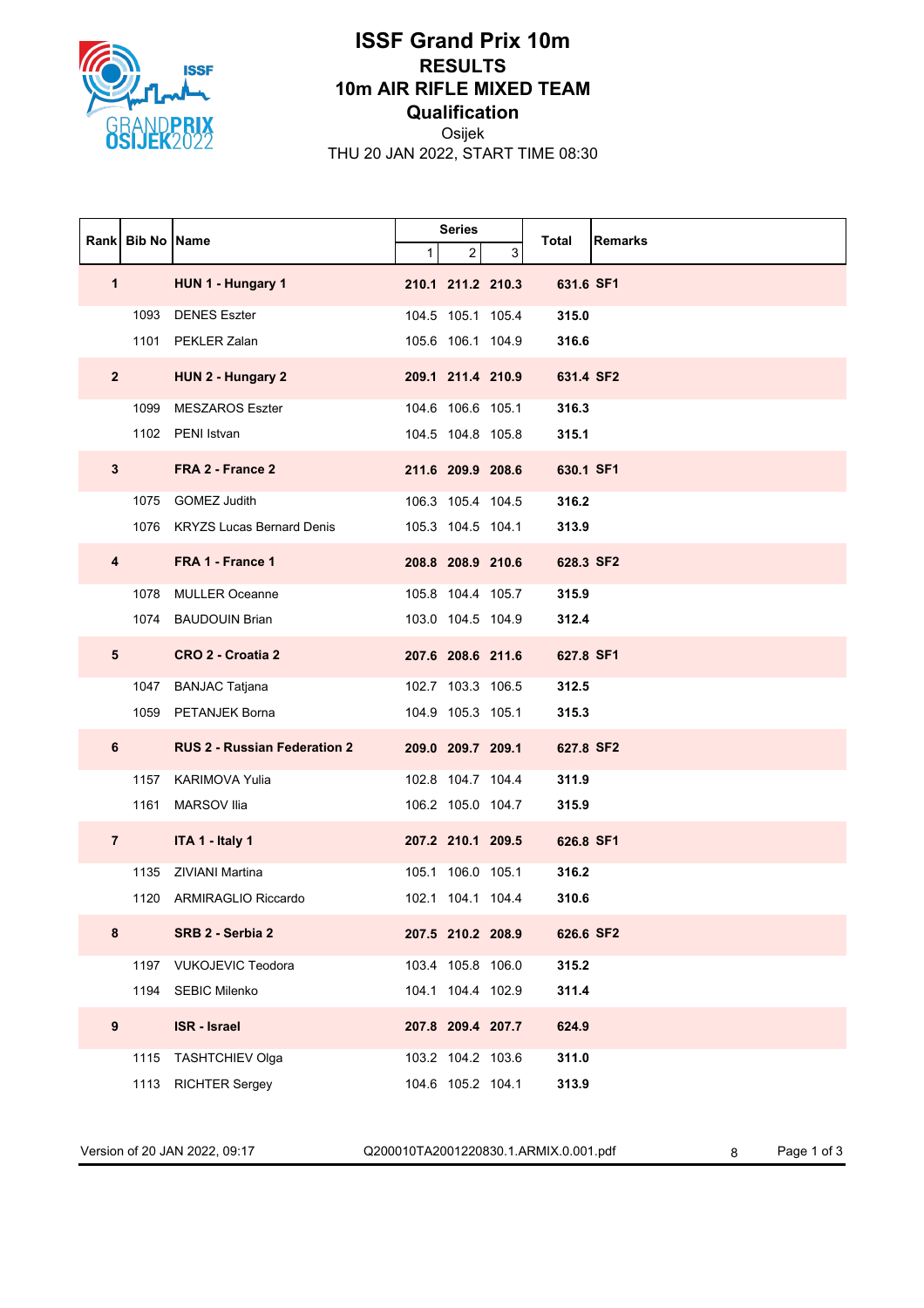|                 | Rank Bib No Name |                                     | <b>Series</b> |                   | Total | <b>Remarks</b> |  |
|-----------------|------------------|-------------------------------------|---------------|-------------------|-------|----------------|--|
|                 |                  |                                     | $\mathbf{1}$  | $\overline{2}$    | 3     |                |  |
| 10              |                  | SRB 1 - Serbia 1                    |               | 208.9 207.1 208.6 |       | 624.6          |  |
|                 | 1185             | ARSOVIC Andrea                      |               | 104.6 102.9 104.1 |       | 311.6          |  |
|                 | 1189             | <b>KOVACEVIC Lazar</b>              |               | 104.3 104.2 104.5 |       | 313.0          |  |
| 11              |                  | <b>AUT 1 - Austria 1</b>            |               | 205.2 207.6 211.2 |       | 624.0          |  |
|                 | 1016             | <b>UNGERANK Nadine</b>              |               | 103.4 103.8 106.8 |       | 314.0          |  |
|                 |                  | 1012 PICKL Bernhard                 |               | 101.8 103.8 104.4 |       | 310.0          |  |
| 12 <sup>2</sup> |                  | <b>UKR 1 - Ukraine 1</b>            |               | 207.6 207.8 208.0 |       | 623.4          |  |
|                 | 1231             | SUKHORUKOVA Viktoriya               |               | 102.5 104.6 102.8 |       | 309.9          |  |
|                 | 1226             | <b>KULISH Serhiy</b>                |               | 105.1 103.2 105.2 |       | 313.5          |  |
| 13              |                  | <b>BUL - Bulgaria</b>               |               | 205.5 209.7 207.4 |       | 622.6          |  |
|                 | 1042             | RIZOVA Tanya                        |               | 101.5 104.9 103.5 |       | 309.9          |  |
|                 | 1041             | <b>RIZOV Anton</b>                  |               | 104.0 104.8 103.9 |       | 312.7          |  |
| 14              |                  | ARG 2 - Argentina 2                 |               | 204.0 208.7 208.2 |       | 620.9          |  |
|                 | 1004             | RUSSO Fernanda                      |               | 102.7 105.0 104.6 |       | 312.3          |  |
|                 | 1003             | <b>GUTIERREZ Marcelo Julian</b>     |               | 101.3 103.7 103.6 |       | 308.6          |  |
| 15              |                  | CRO 1 - Croatia 1                   |               | 203.5 208.8 208.2 |       | 620.5          |  |
|                 | 1050             | <b>HERCEG</b> Estera                |               | 99.6 105.1 104.3  |       | 309.0          |  |
|                 | 1056             | MIKULJAN Andrija                    |               | 103.9 103.7 103.9 |       | 311.5          |  |
| 16              |                  | <b>AUT 2 - Austria 2</b>            |               | 207.2 208.9 204.4 |       | 620.5          |  |
|                 | 1009             | KITZBICHLER Jasmin                  |               | 102.4 105.1 102.6 |       | 310.1          |  |
|                 | 1011             | <b>MAIR Tobias</b>                  |               | 104.8 103.8 101.8 |       | 310.4          |  |
| 17              |                  | <b>RUS 1 - Russian Federation 1</b> |               | 206.0 206.5 207.5 |       | 620.0          |  |
|                 | 1158             | KHABIBULLINA Aigul                  |               | 102.1 101.8 102.2 |       | 306.1          |  |
|                 |                  | 1156 KAMENSKIY Sergey               |               | 103.9 104.7 105.3 |       | 313.9          |  |
| 18              |                  | SVK 1 - Slovakia 1                  |               | 205.0 207.4 207.5 |       | 619.9          |  |
|                 | 1209             | SALYOVA Beata                       |               | 99.1 101.8 101.9  |       | 302.8          |  |
|                 | 1204             | <b>JANY Patrik</b>                  |               | 105.9 105.6 105.6 |       | 317.1          |  |
| 19              |                  | <b>UKR 2 - Ukraine 2</b>            |               | 208.5 205.7 204.9 |       | 619.1          |  |
|                 | 1233             | <b>TYKHOVA Daria</b>                |               | 104.2 102.3 102.0 |       | 308.5          |  |
|                 |                  | 1232 TSARKOV Oleh                   |               | 104.3 103.4 102.9 |       | 310.6          |  |
| 20              |                  | ITA 2 - Italy 2                     |               | 202.0 209.3 207.7 |       | 619.0          |  |
|                 | 1134             | <b>WEITHALER Simon</b>              |               | 102.9 104.4 105.3 |       | 312.6          |  |
|                 | 1127             | <b>GAMBARO Barbara</b>              |               | 99.1 104.9 102.4  |       | 306.4          |  |

Version of 20 JAN 2022, 09:17 Q200010TA2001220830.1.ARMIX.0.001.pdf 8 Page 2 of 3